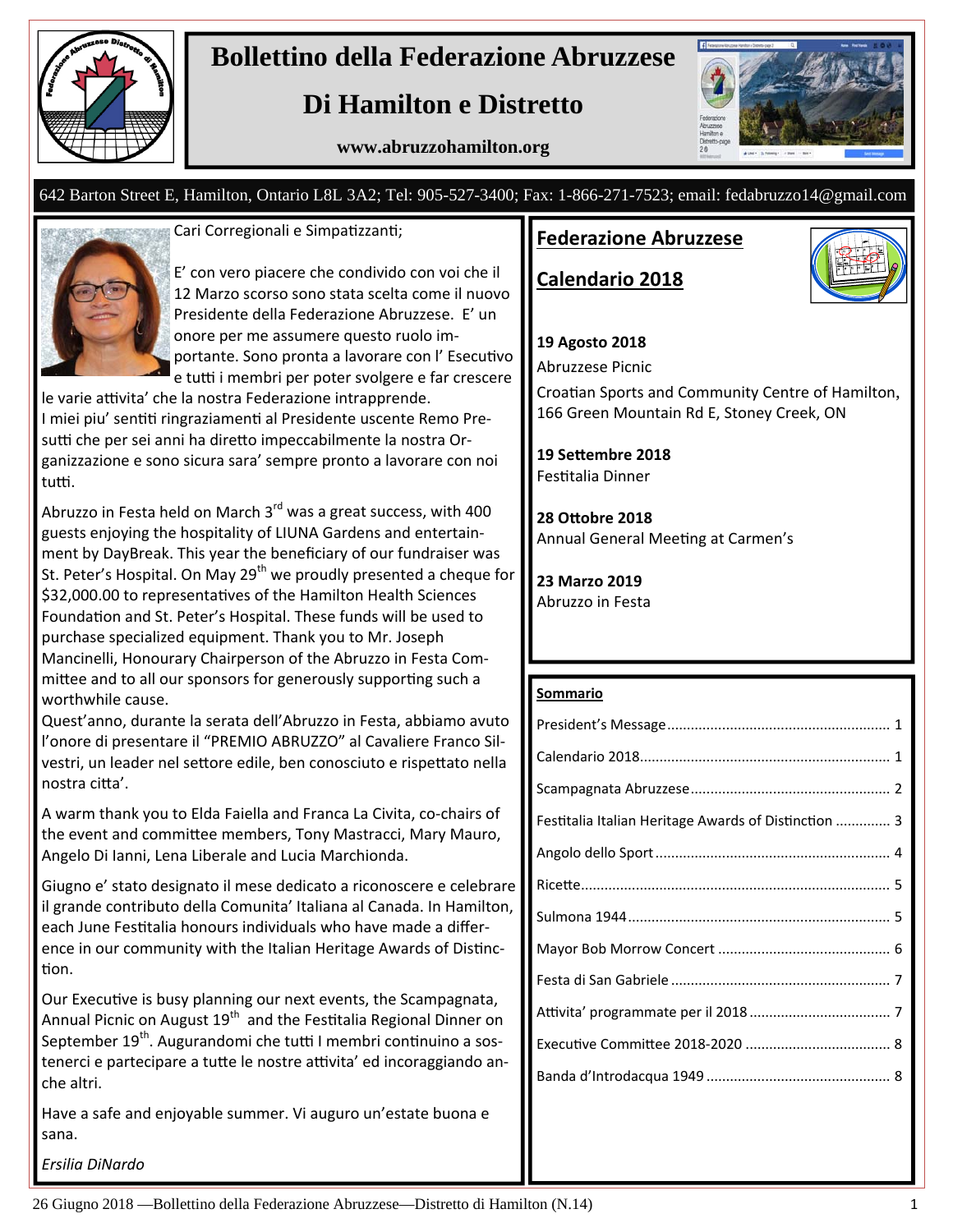

## **Federazione Abruzzese Di Hamilton e Distretto**

642 Barton Street East Hamilton, ON. Canada L8L 3A2 Tel: (905) 527-3400

www.abruzzohamilton.org

fedabruzzo14@gmail.com

https://www.facebook.com/2016abruzzo2/

#### INVITES YOU TO THE ANNUAL SCAMPAGNATA ABRUZZESE **Sunday August 19th, 2018 Croatian Sports and Community Centre of Hamilton** 166 Green Mountain Rd. E. Stoney Creek, ON \$10 per person (FREE under 18 years of age) **ENTRANCE:** LUNCH: \$10 per person (FREE under 8 years of age)

Lunch consist of Lasagna, Sausage, Chicken, Salad, Rolls & Butter

# Program of the Day



| 9:00 a.m.                    | Park Opens                                |
|------------------------------|-------------------------------------------|
| 11:45 a.m. - 1:30 p.m. Lunch |                                           |
| $1:30 - 2:15$ p.m.           | Mass in honour of St. Gabriel             |
| 4:00 - 5:00 p.m.             | Coro Abruzzese di Hamilton e Distretto    |
| 5:00 - 6:30 p.m.             | Dinner                                    |
| $6:30 - 7:00$ p.m.           | <b>Lottery Prizes</b>                     |
| 7:00 - 10:00 p.m.            | Dance under the stars with DJ Fabio & Pia |

#### You are reminded to please order your lunch tickets before Sunday August 12, 2018

#### by contacting one of the executive members!

#### **Executive Members** Almonte, Pasquale  $(905) 561 - 5545$ Liberale, Lena (905) 520-7885 (905) 387-2418 Marchionda, Lina Ciotti, Silvano (905) 537-0299 (905) 643-2402 (905) 648-4035 De Rubeis, Joanne Marini, Franca  $(905)$  385-1903 Di Ianni, Angelo Mastracci, Tony (905) 541-0273  $(905) 578 - 9504$ Mugheddu, Lucy  $(905) 537 - 5618$ Di Nardo, Ersilia Di Nello, Livio (905) 389-6930 Presutti, Remo (905) 578-2229 Faiella, Elda (905) 561-9126 Pusztay, John (905) 531-2707 Finocchi, Margaret (905) 385-2834 Ricci, Roberto (905) 575-2872 LaCivita, Franca (289) 925-5593 Sciullo, Vanda  $(905) 561 - 1803$

Organizing Committee: Roberto Ricci (Chairperson), Pasquale Almonte, Joanne De Rubeis, Lina Marchionda, Tony Mastracci & Lucy Mugheddu.

#### **Sponsored by Tony Mastracci**



Royal Lepage Niagara Real Estate Centre<br>36 Main St W Grimsby, ON<br>L3M 1M9 Phone: 905-385-7656<br>Cell: 905-541-0273<br>Fax: 905-945-0772 e-mail: *tmastracci@royallepage.ca*<br>website: amastracciproperties4u.com



The Federazione Abruzzese of Hamilton and District is not responsible for any and all liability, claims, demands, action and causes of actions whatsoever arising of or related to any loss, damage or injury, including death, that may be sustained by anyone while participating in any activity, or while on or upon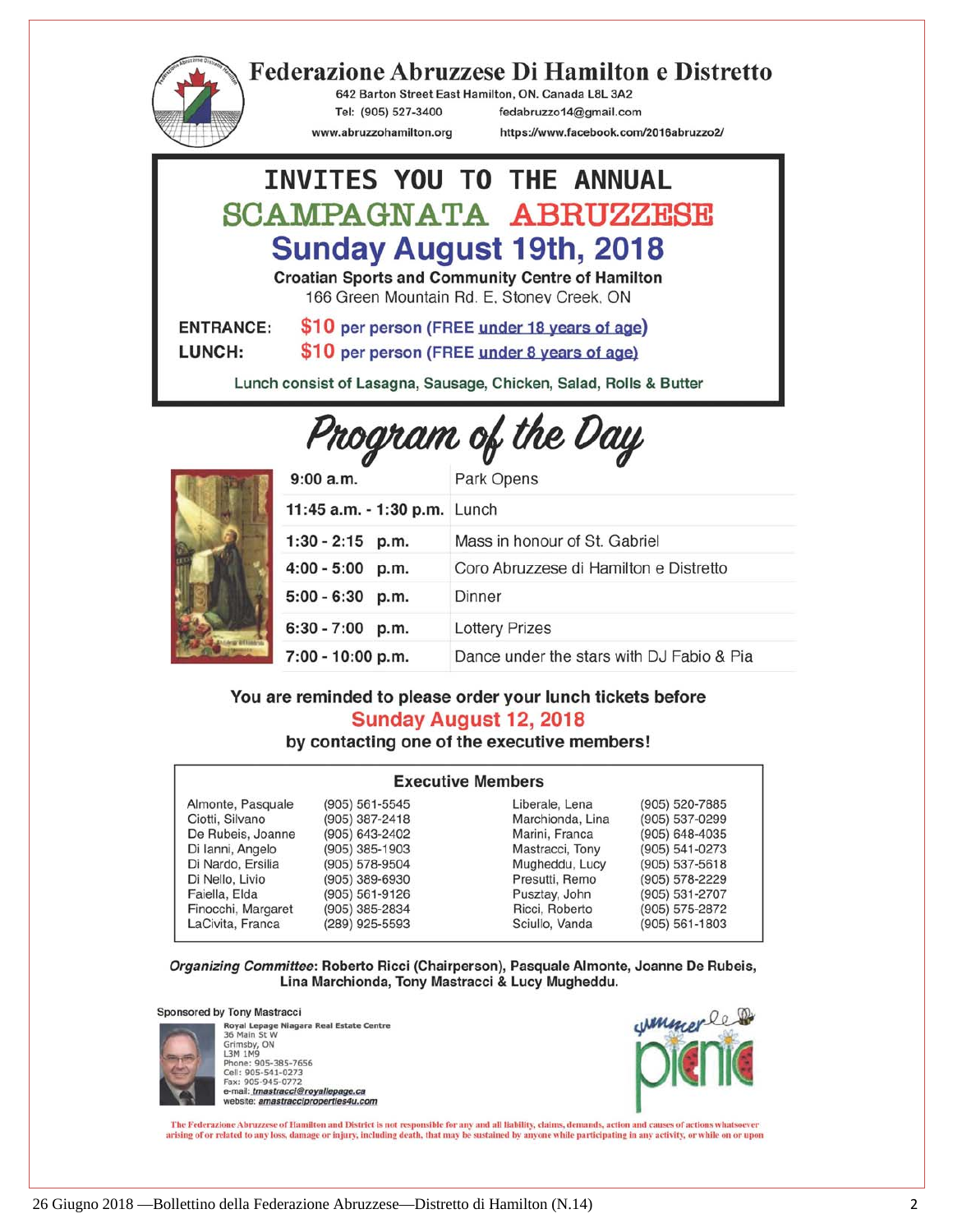of Stoney Creek Community Service Award. Lucia has also received the Junior Citizen of the Year from the Stoney Creek Chamber of Commerce & Lieutenant Governor Award of Achievement Lu‐ cia will be attending Brock University in the fall to pursue her dream of becoming a teacher.

#### **The Federazione Abruzzese extends warmest congratulaƟons to the following members and** Abruzzesi who also received Festitalia Italian Heritage Awards of Distinction at the awards dinner at **Michelangelo's on June 5, 2018:**

**Joanne (D'Aurelio) De Rubeis**, Lanciano, Health and Well Being, for leadership of individuals of Italian ancestry who have made significant contributions to the Hamilton community.

Enzo Scarponi, Lanciano, Johnny Lombardi Italian Heritage Award of Distinction for outstanding contribution in assisting Italian immigrants and their families to integrate and feel welcome in Canadian Society.

**Donato Tartaglia**, Santa Croce di Magliano Social Club, Campobasso, Regional Clubs and Associations Award of Distinction for supporting and assisting others to integrate in the City of Hamilton and/or contributing to the general well-being and positive image of our community.

Piero Cherubini, Teramo, Education and Mentorship, for leadership of individuals of Italian ancestry who have made significant contributions to the Hamilton community.

Tony DePaulo, Molise, Labour, for leadership of individuals of Italian ancestry who have made significant contributions to the Hamilton community.

Sam Mercanti, Castelli, Award of Distinction for outstanding contribution to the community and/or promotion of Italian heritage and culture.

#### *CongratulaƟons! TanƟ Auguri!*

*SubmiƩed by Lena Liberale*

#### **FESTITALIA Italian Heritage Awards of Distinction**

# *Joanne (Ventresca) De Rubeis,* **Federazione Abruzzese of Hamilton and District**

Joanne, who was born in Introdacqua, Abruzzo immigrated to Hamilton at the age of seven with her family. She and her husband, Agostino have raised three children and enjoy five grandchildren. Joanne is motivated by the importance of community and supporting one another, values instilled in her as a child. Yearning to promote her Italian heritage, she became a life-long member of the Introdacqua Association and the Gagliano Aterno Social Club where as President for eight years and Treasurer for four years, Joanne initiated new cultural and charitable events. She served as Treasurer for the Federazione Abruzzese for 12 years where she remains a member of the executive, serving on various committees and connecting members with one another and with Abruzzesi abroad through Facebook. With over 40 years of continuous volunteering in Hamilton, Joanne remains dedicated to her community and to advancing the Abruzzese‐Italian culture.

#### *Lucia Marchionda,* **Young Person of Distinction (Under 30)**

3,000 Christian Community Service hours in which each of her volunteer experiences have brought forth the message from the HWCDSB vision of "Believing, Achieving and Serving". She has supported many school events, such as coordinating the Smiles-for-Kids Fundraiser and McMaster Walk and Wheel Event. She is a youth committee member of the Federazione Abruzz‐ ese of Hamilton and District, a volunteer at St. Gabriel School, a Bible Camp counsellor and a soc‐ cer coach for three and four year olds. Lucia was named the Hamilton Spectator Youth Volunteer of the Year for 2017. She was recognized with a Canada 150 Award and in 2015, the Optimist Club



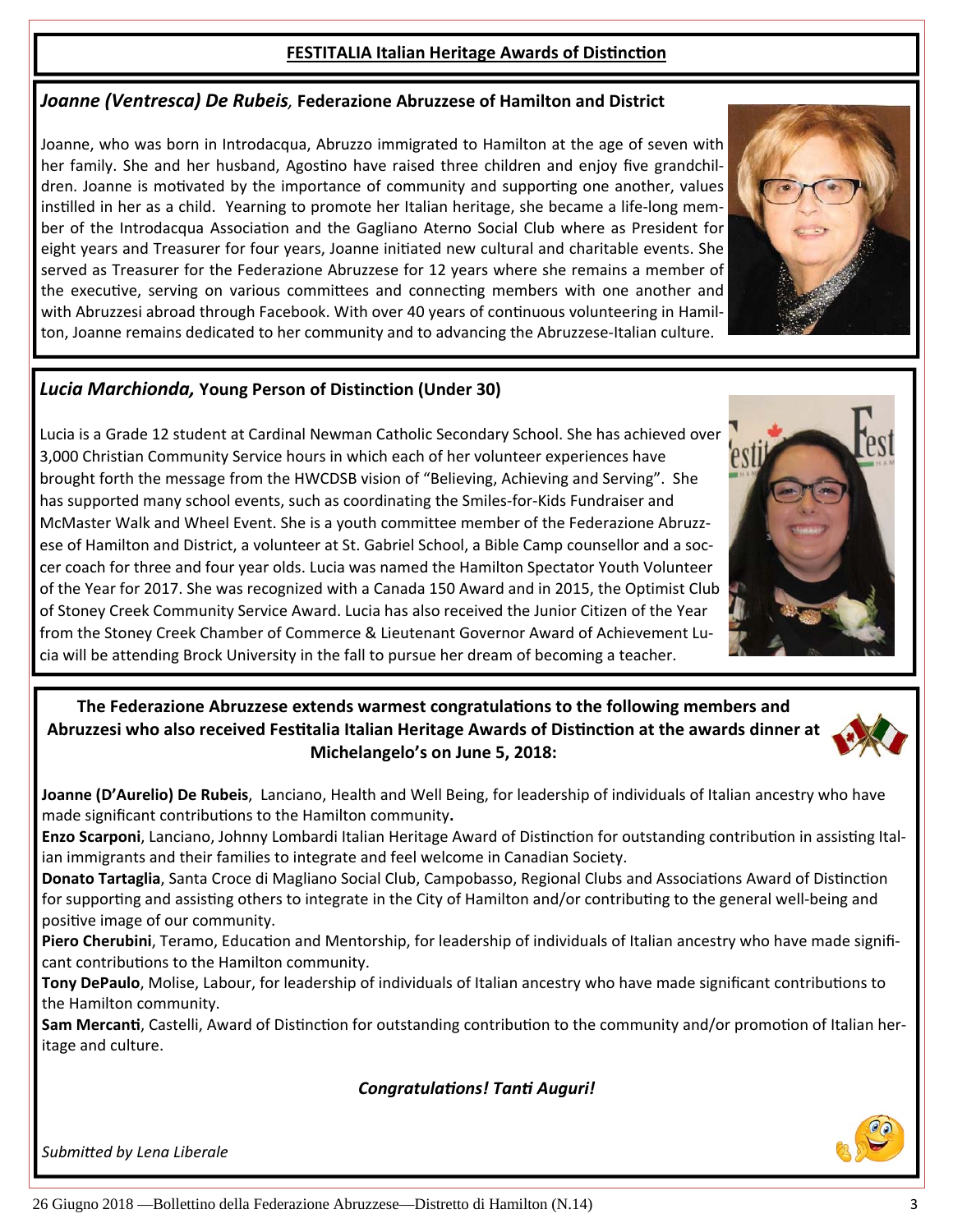# **Angolo dello Sport**

#### **St. Mary Catholic Secondary School Crusaders Girl's Volleyball**

#### **Capture 2018 OFSAA gold**

The St. Mary Crusaders can proudly say they are the first-ever Hamilton-Wentworth Catholic high school team to win a gold medal at an OFSAA girls' volleyball championship.

St. Mary took the provincial AA title with a 3-0 final-match victory over Ottawa's Franco-Cite Faucons. Set scores were 25-14, 25-21, 25-19.

It was a well-deserved championship for the second-seeded Crusaders, who finished the three-day 20-team tournament with a record of 7‐0. Only Etobicoke's Silverthorn Spartans – during a 3‐1 semifinal ‐‐ managed to take a set from the Hamilton squad.

"I'm incredibly proud of the girls," St. Mary coach Remo Presutti said. "So happy with what they've achieved. They deserve it."

"They worked hard and stayed focused the entire time," Presutti said. "They did everything well. It was a complete team effort."

The Crusaders had extra motivation this season. That's because they brought home a bronze medal from the OFSAA tournament in Belleville last season and knew they had the potential to finish on top.

"We definitely wanted to do better than we did last year," said Malavolta, the team's captain and setter for the past four seasons. "We got the outcome we wanted."

Malavolta quarterbacked the St. Mary attack again this season. "Felicia has been an incredible player for us," Presutti said. "She had a fantastic tournament. And what a game she had tonight."

Malavolta said the Crusaders were able to stay consistent throughout the competition.

"We're very lucky to have so many good players on our team. We all like each other and work well together."

Four of the team members will be moving forward to University programs in Septem‐ ber; but, according to Presutti, the rest of the Crusaders will be returning next season.



*CongratulaƟons St. Mary Senior Girls' Volleyball team and Coach Remo Presuƫ Jr!*

#### **Hamilton's Team Del Conte Earns Silver at Ontario Winter Games**

Team Del Conte from the Hamilton Victoria Curling Club are the 2018 Ontario Winter Games u17 silver medalists. The boys went 4‐1 in round robin before losing in the gold medal game. The Ontario Winter Games had over 3,000 athletes compete in 25 sports.

Their performance earns them a trip to the Canada Winter Games curling trials next winter in Sault Ste. Marie.



Long-time Hamilton Abruzzese community members Agostino and Joanne De Rubeis and Pasquale and Vilma Del Conte have ties to the team spending their winter months following their grandson Daniel and son/son‐in‐law David while they com‐ pete across the province.

*SubmiƩed by Joanne DeRubeis*

*Pictured in team photo with silver medals are: Daniel Del Conte (skip), Nykolas Moore (vice), Samuel Guilbeault (second), Vincent Barbon (lead), David Del Conte (coach).*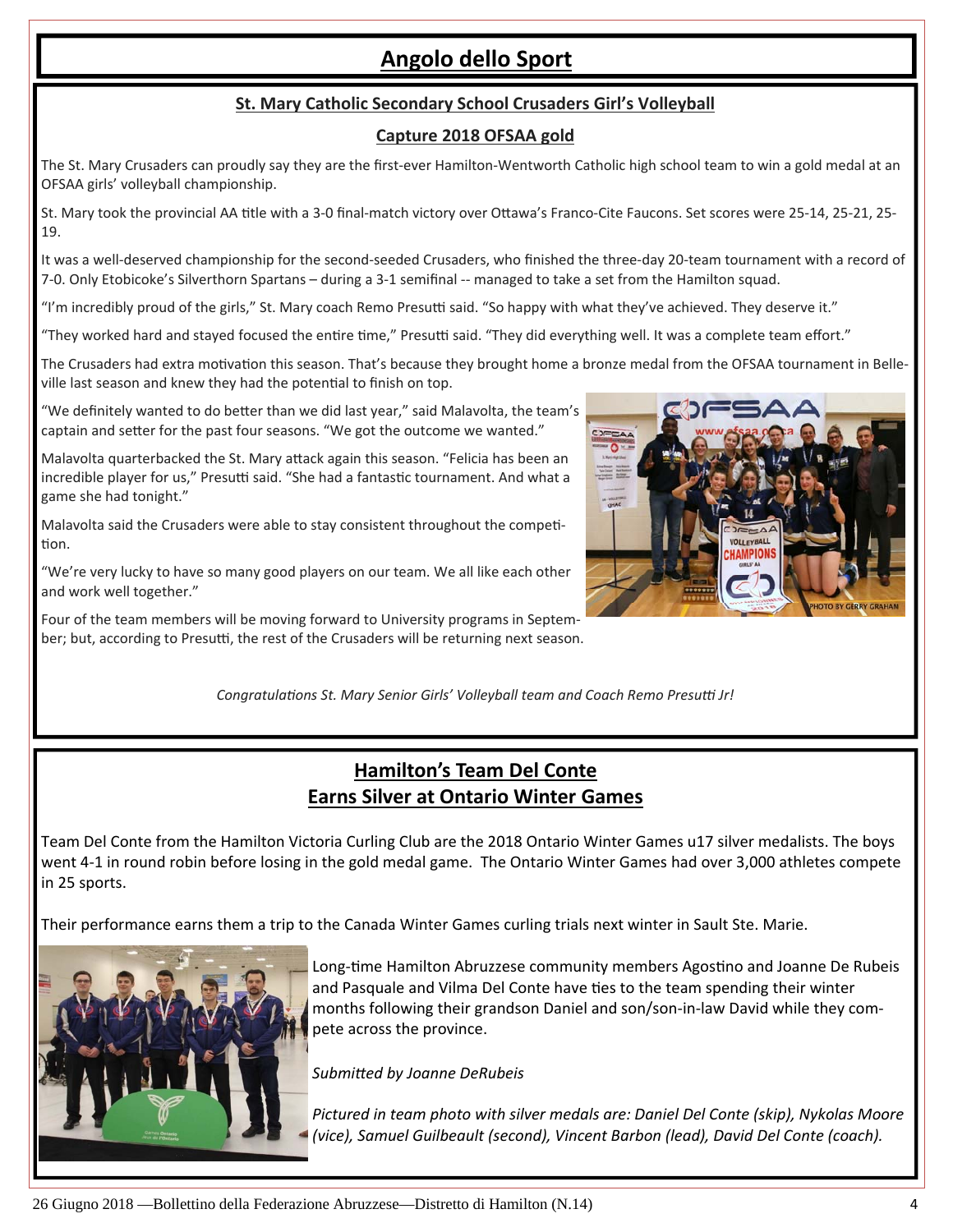# **RiceƩe casarecce abruzzese**

#### **Pizza (from Mary Mauro)**

1 package yeast or 1 teaspoon dry yeast

1 tsp. sugar

2 cups of warm water

1/4 cup olive oil

1 egg 4 cup flour

<sup>1</sup> tsp salt

Prepare yeast by adding sugar and yeast to warm water. Wait five minutes till yeast bubbles. Add olive oil to yeast mixture

plus beaten egg.<br>In separate bowl mix flour and salt. Add liquid and mix thoroughly by hand. Place on lightly floured board and knead by hand till soft but not sticky (May also be done in food processor) Grease dough and cover. Let rise for one hour or till double in bulk. Spread by hand on two cookie sheets. Tip: If it shrinks, let rest for a few minutes and then spread again using your fingers to spread.

Our favourite topping is chopped fresh tomatoes, chopped fresh basil, chopped garlic, olive oil and salt to taste. Spread with mozzarella.

Bake at 450 approximately 10 minutes or till golden on the bottom.

Enjoy!

# **My Zia Giuseppina DiPaolo's pizzelle (from Mary Mauro)**

One egg Two tablespoons sugar Two tablespoons oil Whatever flour you need to make a soft dough Aniseed extract or aniseed to taste Make at least three eggs Use electric pizzelle maker or the hand one for the gas stove



# **UN POPOLO SENZA MEMORIA E' UN POPOLO SENZA STORIA Sulmona, May 30, 1944**

Il 30 maggio 1944 è una giornata normale, simile a tante altre vissute con il terrore dei bombardamenti, che hanno già pesantemente colpito la città. Siamo ormai alla vigilia della ritirata tedesca, da tanti segnali la gente ha capito che è prossimo anche l'abbandono di Sulmona. Nei locali del Ristorante Italia, a Piazza XX settembre, è in corso una colazione di lavoro, indetta dal Maresciallo Kesserling per concordare con gli Ufficiali tedeschi (circa 70) i piani e gli ordini per la ritirata dei reparti schierati dalla Valle Peligna fino alla Linea Gustav (Roccaraso per intenderci). Qualcuno ha segnalato il fatto agli alleati, indicando come segno di individuazione del luogo la pensilina stile Liberty che all'epoca ornava l'ingresso del Ristorante. Una formazione aerea alleata parte da Foggia e "dieci minuti dopo mezzodì", come ricorda la lapide posta in sito quattro anni fa, appare nel cielo della città e con il rombo dei motori rompe la serenità di un "normale" giorno di guerra. I piloti dall' alto non riescono ad individuare l'obiettivo, vedono le tende delle poche e misere bancarelle di Piazza Garibaldi e comincia l'inferno. Gli aerei mitragliano e spezzonano senza pietà, viene lanciata anche qualche bomba, bancarelle divelte, animali imbizzarriti, gente terrorizzata che cerca invano la salvezza nella fuga. Una bomba colpisce il Palazzo Pretorio (al Quadrivio), muoiono il Direttore e due dipendenti postali, un' altra distrugge l'ultima ala del Palazzo di Piazza del Carmine, quello a destra nella discesa che porta al mercato, mai ricostruita. All' improvviso la carneficina cessa, qualcuno ha av‐ vertito i piloti del' errore, un ultimo sorvolo a bassa quota e continua altrove la caccia a Kesserling. La piazza assume il colore vermiglio del sangue innocente che l'ha irrorata, ben 52 vittime, bambini abbracciati ai genitori, donne e uomini di ogni età, non solo sulmonesi. L'ultimo tributo di sangue di Sulmona, una decina di giorni dopo finalmente la tanto agognata liberazione! NULLA SALUS BELLO! Nessuna salvezza con la guerra, ha scritto tanti anni fa Virgilio dell 'Eneide.......non dimentichiamo questa tragica pagina della nostra storia cittadina, del contributo di sangue di tanti innocenti -------- UN POPOLO SENZA MEMORIA E' UN POPOLO SENZA STORIA *Italo Giammarco*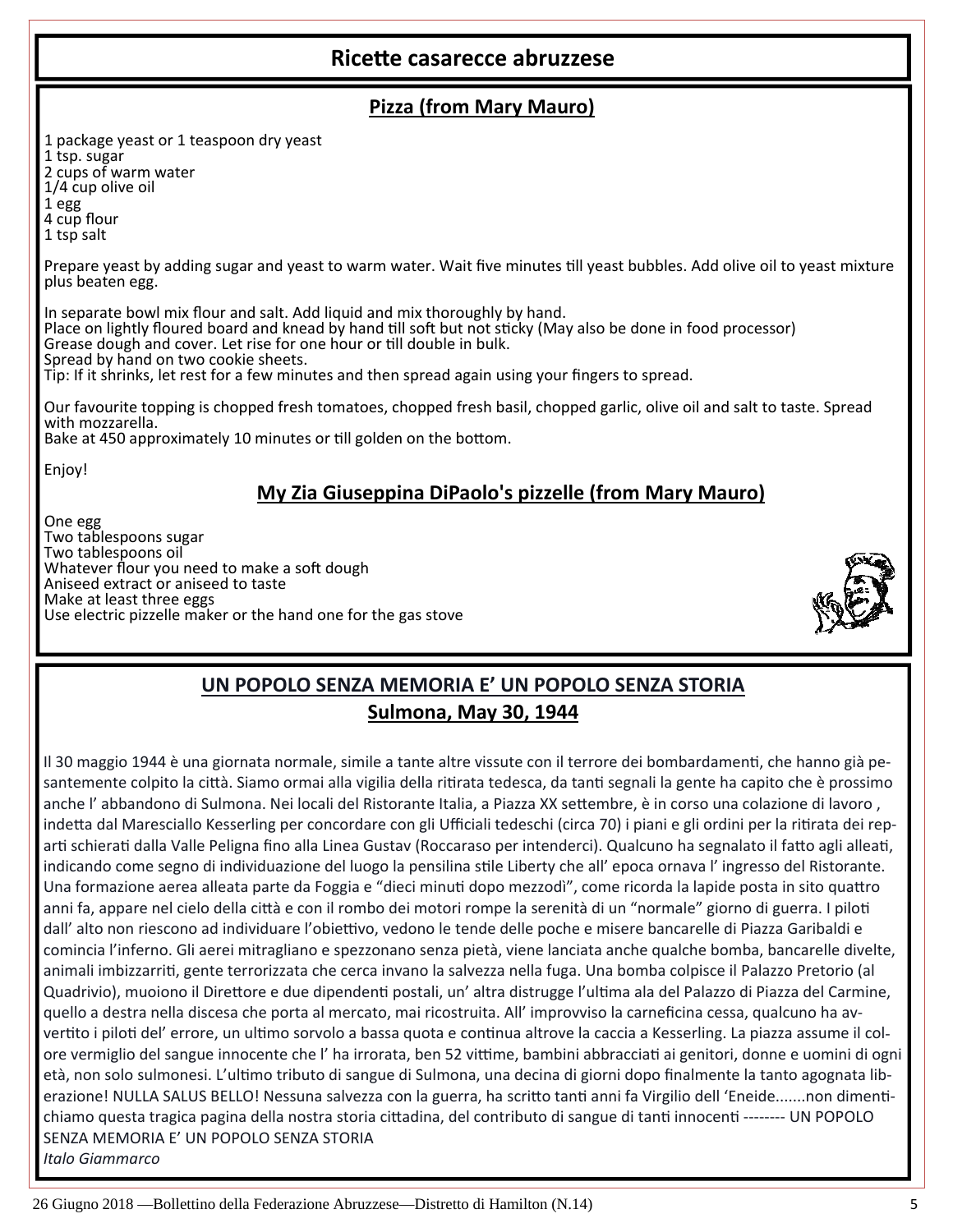#### **Concert in Honour of Former Mayor Bob Morrow Friday March 16, 2018, Christ's Church Cathedral, 252 James Street North, Hamilton Ontario Pianist Gianfranco Pappalardo Fiumara & Tenor Roberto Cresca**

The Italian Cultural Institute of Toronto and the Consulate General of Italy-Toronto presented a concert honouring Hamilton's late mayor Bob Morrow. We were honoured to have his son Kerr in attendance.

Renowned musicians, Pianist Gianfranco Pappalardo Fiumara and Tenor Roberto Cresca, came from Italy for this concert but have performed in classical music events and operas around the world.

The Canadian and Italian national anthems were sung with poignant reverence by one of our own, Selena Rosatone, a student at Cardinal Newman Catholic Secondary School. Dr. Alessandro Ruggera, Director of the Istituto Italiano di Cultura a Toronto welcomed the audience with his greetings.

The performances included pieces by Paolo Tosti, a native Abruzzese composer from Ortona. Roberto's passionate version of Parlami d'Amore Mariu prompted many in the audience to sing along. Between their interpretations of Tosti's Arie da camera, Marechiare, Malia, Sogno, L'alba separa dalla luce l'ombra, Ideale, Tristezza, A Vucchella, Gianfranco and Roberto inter‐ acted with the audience and kept a light-hearted atmosphere. The latter half of the program began with a very poignant version of Pietro Mascagni's Intermezzo of Cavalleria Rusticana, followed by Giacomo Puccini's Intermezzo da Manon, Il commiato of Giuseppe Blanc, Inno a Roma of Giacomo Puccini and the rousing finale of Puccini's Nessun Dorma.

The very Reverend Peter Wall, rector of the cathedral, was warmly acknowledged for having granted use of the church and making the evening possible. Ersilia DiNardo, President of the Federazione Abruzzese of Hamilton, presented Gianfranco and Roberto with gifts of Ontario icewine and Larry Di Ianni closed the evening with words of gratitude for a beautiful concert. Bob Morrow would have been proud and the first to lead the ensuing standing ovation.

Videos of the concert are viewable on Facebook at Federazione Abruzzese Hamilton e Distretto.

L'Istituto Italiano di Cultura di Toronto e il Consolato Generale d'Italia-Toronto hanno presentato un concerto in onore del defunto sindaco di Hamilton, Bob Morrow. La comunità italiana è stata onorata di avere suo figlio presente.

I musicisti, pianista Gianfranco Pappalardo Fiumara e tenore Roberto Cresca, sono venuti dall'Italia per questo concerto, ma si sono esibiti in eventi di musica classica ed opere in tutto il mondo.

Gli inni nazionali canadesi e italiani furono cantati con commovente riverenza da Selena Rosatone, studentessa del Cardinal Newman Catholic Secondary School. Il dott. Alessandro Ruggera, direttore dell'Istituto Italiano di Cultura a Toronto, ha dato il suo benvenuto al pubblico.

I musicisti hanno esibito brani di Paolo Tosti, un compositore abruzzese originario di Ortona. La versione appassionata di Roberto di Parlami d'Amore Mariu ha spinto molti a cantare insieme. Tra le loro interpretazioni della Arie da camera di Tosti, Marechiare, Malia, Sogno, L'alba separa dalla luce, Ideale, Tristezza, A Vucchella, Gianfranco e Roberto hanno interagito con il pubblico e mantenuto un'atmosfera allegra. La seconda parte del programma inizio' con una versione molto toccante dell'intermezzo di Cavalleria Rusticana di Pietro Mascagni, seguito dall'Intermezzo da Manon di Giacomo Puccini, Il commiato di Giuseppe Blanc, Inno a Roma di Giacomo Puccini e il toccante finale di Nessun Dorma di Puccini.

Il reverendo Peter Wall, rettore della cattedrale, fu caldamente riconosciuto per aver concesso l'uso della chiesa e reso possibile la sera. Ersilia DiNardo, Presidente della Federazione Abruzzese di Hamilton, ha presentato a Gianfranco e Roberto regali di icewine dell'Ontario e Larry Di Ianni ha chiuso la serata con parole di gratitudine per un bellissimo concerto. Bob Morrow ne sarebbe stato orgoglioso e sicu‐ ramente il primo a guidare la standing ovation che è seguita.

I video del concerto sono visualizzabili su facebook su Federazione Abruzzese Ham‐ ilton e DistreƩe. *SubmiƩed by Lena Liberale*

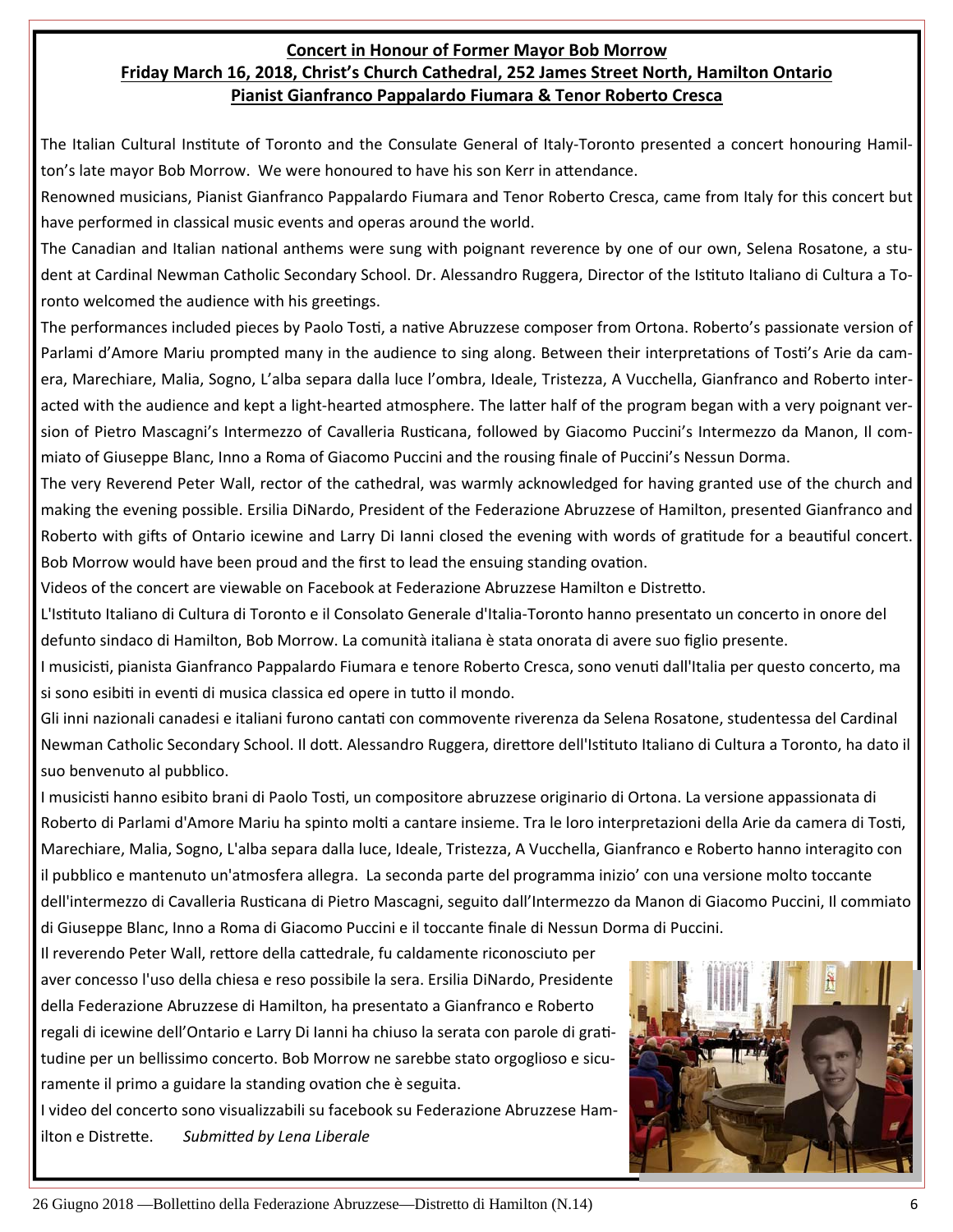#### **Feast of San Gabriele dell'Addolorata, Sunday, August 26, 2018**



# Festa Annuale di San Gabriele dell'Addolorata

Presso la Chiesa di St. Antonio di Padova, 830 Barton St. East, Hamilton, Ontario

in collaborazione con

L'Associazione Culturale di Penne e Dintorni

la Federazione Abruzzese di Hamilton e Distretto Tutti sono Benvenuti All are welcome !! Arrosticini, Porchetta, Crispelle, Gelato, Caffe', le Salsicce donate dalla ditta Nardini.

\*\*\* Le sedie sono limitate - Limited Chairs available \*\*\*

*Volunteers are required and would be greatly appreciated.* 

#### **PROGRAMMA**

Triduo: dal 22 al 24 Agosto, 7:00 pm Rosario: 6:30 pm, Messa 7:00 pm

#### Domenica 26 Agosto 2018

3:00 pm - Messa Solenne

Processione con statua del Santo e Banda. I festeggiamenti continueranno nel Parcheggio della chiesa.  $\overline{a}$ 

Festivita' e Intrattenimento

Italo-Canadian Band Coro Abruzzese Fabio & Amici DJ Neena Rose Intrattenimento per ragazzi Lotteria

9:00 pm Chiusura delle celebrazioni con fiaccolata portando la Statua di San Gabriele in Chiesa.

#### **CLUBS/ASSOCIAZIONI ABRUZZESI DI HAMILTON E DISTRETTO Aƫvita' programmate per il 2018**

| L'Associazione Brittolesi                                                                      |                                                                                                                                                                                                                                                                             | <b>Mary Mauro (Pres)</b>                                                                                                                   | 905 575 5196                                                                                                                                                                                                                                                                                                                                                                                                                                                                                                                  |
|------------------------------------------------------------------------------------------------|-----------------------------------------------------------------------------------------------------------------------------------------------------------------------------------------------------------------------------------------------------------------------------|--------------------------------------------------------------------------------------------------------------------------------------------|-------------------------------------------------------------------------------------------------------------------------------------------------------------------------------------------------------------------------------------------------------------------------------------------------------------------------------------------------------------------------------------------------------------------------------------------------------------------------------------------------------------------------------|
| <b>24 Giugno 2018</b><br>10 Novembre 2018<br>23 Febbraio 2019                                  | Brittolese picnic, Christies Lakeside Pavilion                                                                                                                                                                                                                              | San Martino and Mass for deceased, St Ann's Ancaster, 5:00pm<br>Carnevale Dance, Michelangelo's. Antipasto Bar at 6:00pm, dinner at 6:30pm |                                                                                                                                                                                                                                                                                                                                                                                                                                                                                                                               |
| Comitato Festa S. Margherita e S. Benigno                                                      |                                                                                                                                                                                                                                                                             | <b>Elda Faiella</b>                                                                                                                        | 905 561 9126                                                                                                                                                                                                                                                                                                                                                                                                                                                                                                                  |
| 08 Luglio 2018                                                                                 |                                                                                                                                                                                                                                                                             | Festa Santa Margherita e San Benigno, Famee Furlane                                                                                        |                                                                                                                                                                                                                                                                                                                                                                                                                                                                                                                               |
| Gagliano Aterno                                                                                |                                                                                                                                                                                                                                                                             | <b>Tony Corsini</b>                                                                                                                        | 905 545 8075                                                                                                                                                                                                                                                                                                                                                                                                                                                                                                                  |
| 15 Luglio 2018<br>13 Settembre 2018<br>8 Novembre 2018<br>10 Novembre 2018<br>09 Dicembre 2018 | Sant'Antonio Picnic, Bled Hall Park, 9:00am-10:00pm<br>General Membership Meeting, Annunciation Church Hall, 6:30pm<br>San Martino Mass, St Anthony's, 7:00pm<br>San Martino Dinner Dance, Michelangelo's, 6:15pm-12:00pm<br>Christmas Party, Michelangelo's, 1:00pm-4:00pm |                                                                                                                                            |                                                                                                                                                                                                                                                                                                                                                                                                                                                                                                                               |
| <b>Penne Social Club</b><br>Luglio 2018                                                        |                                                                                                                                                                                                                                                                             | <b>Donato Core</b><br>Scampagnata/Picnic, Fifty Conservation, Date TBD                                                                     | 905 549 4835                                                                                                                                                                                                                                                                                                                                                                                                                                                                                                                  |
| Festa di San Rocco<br>16 Agosto 2018                                                           |                                                                                                                                                                                                                                                                             | <b>Rocco Valeri</b>                                                                                                                        | 905-549-0487<br>Presso la Chiesa di Sant'Antonio di Padova alle ore 6:00 pm Ora Santa di Preghiera con l'Adora<br>zione del Santissimo Sacramento, la Recita del Santo Rosario e il Sacramento della Confessione. La<br>Santa Messa in onore di San Rocco sara' celebrata dal Rev. Piotr Machnacki SAC alle ore 7:00 pm.<br>La Processione si fara' nella Chiesa con la statua di San Rocco e il Sacramento dell'Unzione dei<br>Malati dopo la Messa. Se ci sono domande, per favore, non esitate di contattare Rocco Valeri. |